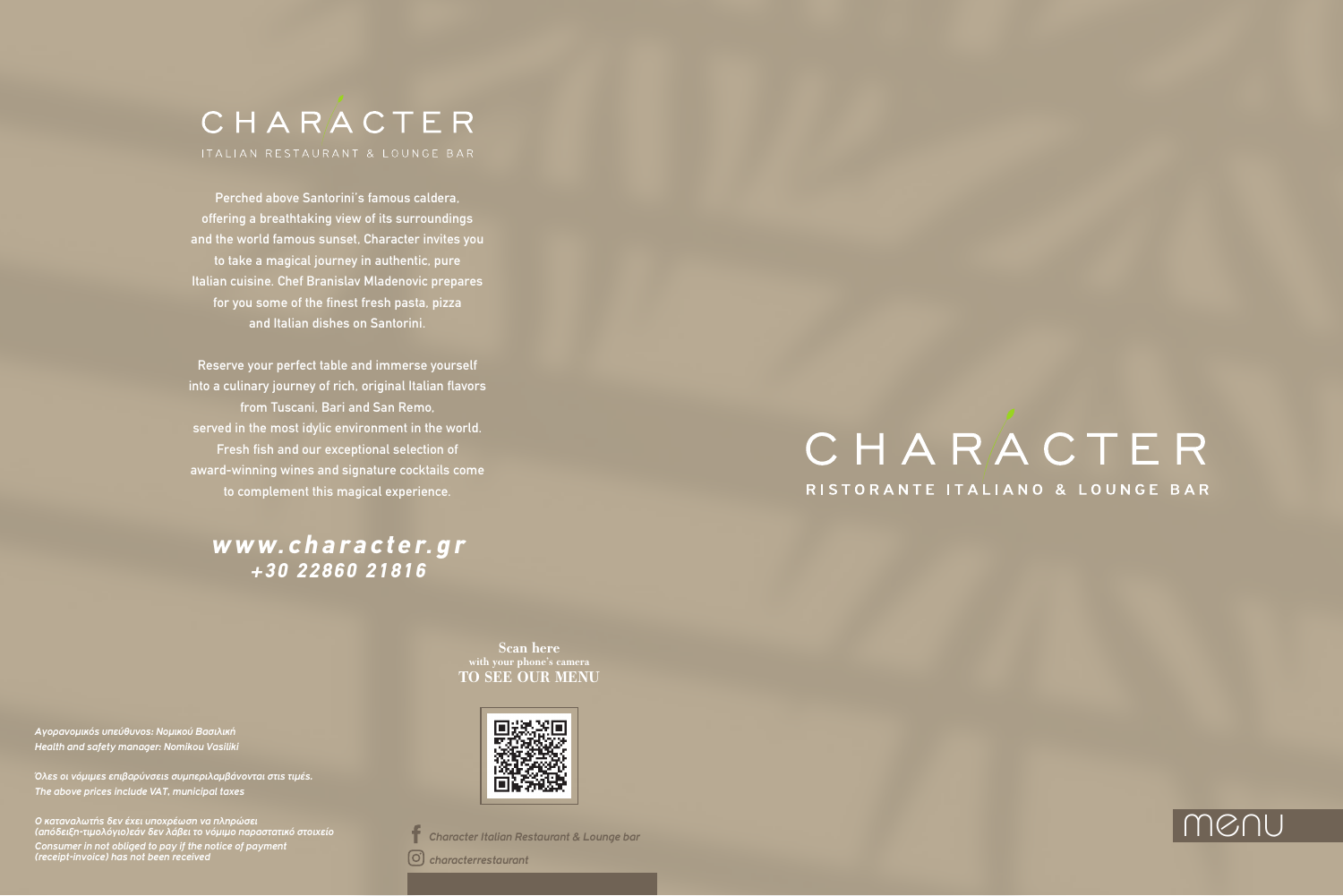Tagliata black Angus με πατάτες baby, φλέικς π και λάδι δενδρολίβανου

Black Angus tagliata with baby potatoes, parm and rosemary oil

#### **Tagliata di black Angus con patatine baby, scaglie di parmigiano e olio al rosmarino**

#### **Stinco di agnello brasato con purè di patata e salsa al vino rosso con rosmarino**

Αρνί κότσι µπρεζέ µε πουρέ πατάτας και σάλτσα κόκκινου κρασιού µε δεντρολίβανο

Braised lamb shank with potato puree and a red wine sauce with rosemary

#### *C* Filetto di petto di pollo alla griglia con ve

Κοτόπουλο φιλέτο στήθος σχάρας με πράσινα λ Grilled chicken breast fillet with green vegetables

#### **Salmone alla griglia con mousse di broccolo e salsa di agrumi**

Σολομός σχάρας με μους μπρόκολου και σάλτσ Grilled salmon served with broccoli mousse and a city

#### *f* Filetto di orata con risotto verde e scorza

Φιλέτο τσιπούρας με risotto verde και ξύσμα lime

Sea bream fillet with risotto verde and lime zest

#### **Spigola con verdure cotte e salsa di limone**

Λαβράκι με βραστά λαχανικά και dressing λεμο Sea bass with boiled vegetables and a lemon d

#### **Filetto di maiale con patatine baby, broccoli e salsa di gorgonzola**

Ψαρονέφρι με πατάτεs baby, μπρόκολο και σάλ Pork tenderloin with baby potatoes, broccoli a

#### Risotti **:** Pιζότο **:** Risotto

*x* Risotto ai funghi porcini e olio di tatufo b Ριζότο με μανιτάρια porcini και λάδι λευκής τρο Risotto with porcini mushrooms and white tru

#### *C* Risotto con gamberetti, cozze, asparagi e z Ριζότο με γαρίδεs, μύδια, σπαράγγια και σαφρά Risotto with shrimps, mussels, asparagus and



White chocolate mousse with marinated strawberries

**pomodorini cherry e olio al basilico** 

Caprese µε mozzarella di bufala, ντοµατίνια cherry και λάδι βασιλικού Caprese with buffalo mozzarella, cherry tomatoes and basil oil

#### **Insalata di quinoa con gamberetti, avocado e salsa al limone**

| * Main dishes                    | Pasta • Zυμαρικά • Pasta                                                                                                             |
|----------------------------------|--------------------------------------------------------------------------------------------------------------------------------------|
|                                  | <b>☆</b> Tagliatelle al ragù di vitello (black angus)                                                                                |
|                                  | Taλιατέλεs με μοσχάρι ραγού (black angus)                                                                                            |
| παρμεζάνας                       | Tagliatelle with black angus ragout                                                                                                  |
| esan flakes                      | <b>*</b> Tagliolini al nero di seppia con Spigola, pomodorini<br>cherry, olive, capperi e leggera salsa di pomodoro                  |
|                                  | Μαύρο ταλιολίνι, από μελάνι σουπιάs με φιλέτο λαβράκι,<br>cherry ντοματίνια, ελιέs, κάπαρη και ελαφριά σάλτσα ντομάταs               |
|                                  | Black tagliolini, made with cuttlefish ink, with sea bass, cherry<br>tomatoes, olives, caper and a light tomato sauce                |
|                                  | <b>☆</b> Trofie con pesto Genovese                                                                                                   |
|                                  | Trofie με πέστο Genovese                                                                                                             |
|                                  | Trofie pasta with Genovese pesto                                                                                                     |
| rdure verdi                      | <i>S</i> Gnocchi con pere, gorgonzola e noci                                                                                         |
| ιαχανικά                         | Νιόκι με αχλάδι, gorgonzola και καρύδια                                                                                              |
| bles                             | Gnocchi with pear, gorgonzola and walnuts                                                                                            |
|                                  |                                                                                                                                      |
|                                  | Mezzi paccheri con salsiccia di Santorini,<br>melanzana, pelte di Santorini e mousse<br>di formaggio "chloro" con limone (EAT LOCAL) |
| α εσπεριδοειδών                  | Mezzi paccheri με λουκάνικο Σαντορίνης, μελιτζάνα, πελτέ                                                                             |
| nd a citrus sauce                | Σαντορίνη και μους από χλωρό τυρί και λεμόνι                                                                                         |
| di lime                          | Mezzi paccheri with Santorini sausage, eggplant, Santorini tomato paste<br>and "chloro" cheese mousse with lemon                     |
| me                               |                                                                                                                                      |
| :st                              | <b>C</b> Quadroni con riccotta spinaci con salsa                                                                                     |
|                                  | al tartufo bianco e parmigiano                                                                                                       |
|                                  | Quadroni με riccotta σπανάκι, σάλτσα λευκή τρούφας και παρμεζάνα                                                                     |
| νιού                             | Quadroni with spinach riccotta, white truffle sauce and parmesan cheese                                                              |
|                                  | Penne di pollo (ruspante) con salsa arlecchino                                                                                       |
| lressing                         | Πένες κοτόπουλο με σάλτσα αρλεκίνο                                                                                                   |
|                                  | από κόκκινη και κίτρινη πιπεριά                                                                                                      |
|                                  | Penne with chicken (free range) with harlequin sauce                                                                                 |
| ιτσα γκοργκοντζόλαs              | Dessert $\bullet$ Em $\delta$ ópma $\bullet$ Sweets                                                                                  |
| nd gorgonzola sauce              |                                                                                                                                      |
|                                  | <b>*</b> Tiramisù tradizionale veneziano                                                                                             |
|                                  | Tiramisu παραδοσιακό Βενετσιάνικο<br><b>Traditional Venetian tiramisu</b>                                                            |
|                                  |                                                                                                                                      |
| ianco                            | <b>Panna cotta con melone</b>                                                                                                        |
| ούφαs                            | Panna cotta µe nenóvi                                                                                                                |
| <b>ffle</b> oil                  | Panna cotta with melon                                                                                                               |
| zafferano                        | <b>Cheesecake con Nutella</b>                                                                                                        |
|                                  | Cheesecake με πραλίνα φουντουκιού                                                                                                    |
| saffron                          | Nutella cheesecake                                                                                                                   |
|                                  |                                                                                                                                      |
|                                  | Mousse al cioccolato bianco con fragole marinate                                                                                     |
| $\mathbf{E}$ Please ask us about | Mous λευκή σοκολάταs με μαριναρισμένεs φράουλεs                                                                                      |

Σαλάτα κινόα µε γαρίδες, αβοκάντο και σως λεµονιού Quinoa salad with shrimps, avocado and lemon sauce

#### **Insalata mista con parmigiano, pomodorini cherry e vinaigrette all' aceto balsamico**

Ανάµεικτη σαλάτα µε παρµεζάνα, ντοµατίνια cherry και βινεγκρέτ βαλσάµικο Mixed salad with parmesan cheese, cherry tomatoes and a balsamic vinaigrette

#### **Tartufata con spinaci, rucola, funghi portobello marinati e vinaigrette al tartufo bianco**

Ταρτουφάτα µε σπανάκι, ρόκα, µαριναρισµένα portobello και βινεγκρέτ λευκής τρούφας Tartuffa with spinach, rocket, marinated portobello mushrooms and a white truffle vinaigrette

#### **Insalata di Santorini con pomodorini, cetriolo, capperi,**

**olive, cipolle, formaggio "chloro" e origano** (EAT LOCAL) Σαλάτα Σαντορίνης µε ντοµατίνια, αγγούρι, κάπαρη, ελιές, κρεµµύδι, χλωρό τυρί, ρίγανη Santorini salad with cherry tomatoes, cucumber, caper, olives, onions, "chloro" cheese and oregano

#### Pizza  $\bullet$  Πίτσα  $\bullet$  Pizzas

**Cicerchia di Santorini con polpo alla griglia, cipollotto e sapa** (EAT LOCAL)

Φάβα Σαντορίνης με χταπόδι σχάρας, φρέσκο κρεμμύδι και πετιµέζι

Santorini fava with grilled octopus, spring onion and "petimesi" grape molasses

#### **Asparagi gratinati con morney parmigiano e olio al tartufo**

Σπαράγγια γκρατινέ µε μορνέ παρµεζάνας και λάδι τρούφας Asparagus au gratin with parmesan morney and truffle oil

#### **Bruschette con spianata e scamorza affumicata**

Μπρουσκέτες µε σαλάμι spianata και καπνιστό τυρί scamorza

Bruschetta with spianata salami and scamorza smoked cheese

#### **Carpaccio di filetto di vitello con rucola, parmigiano e aceto balsamico stagionato**

Carpaccio φιλέτο µόσχου µε ρόκα, παρµεζάνα και παλαιωµένο ξύδι βαλσάµικο Carpaccio beef fillet with rocket, parmesan cheese

and aged balsamic vinegar

#### **Tartaro di tonno picante con avocado, cipollotto e olio di tartufo bianco**

Ταρτάρ τόνου πικάντικο με αβοκάντο, φρέσκο κρεμμύδι και λάδι λευκής τρούφας Spicy tuna tartar with avocado, scallion and white truffle oil

#### **Tartaro di spigola con coriandolo, mango e salsa peperoni giallo**

Ταρτάρ λαβράκι µε κόλιανδρο, µάνγκο και dressing κίτρινης πιπεριάς

Sea bass tartar with coriander, mango and a yellow pepper dressing

#### **Saganaki di gamberetti con formaggio feta e salsa piccante di pomodoro**

Γαρίδες σαγανάκι µε φέτα και πικάντικη σάλτσα ντοµάτας Shrimps with feta cheese and a spicy tomato sauce

#### **Burrata con fichi marinati e pesto di pistacchio**

Burrata με μαριναρισμένα σύκα και πέστο φυστίκι Burrata with marinated figs and pistachio pesto

#### **Misto di affettati e formaggi**

Ποικιλία αλλαντικών και τυριών Selection of cured meats and cheeses

## Piatti principali  $\bullet$  Kυρίως πιάτα

**Bianca tartufata con funghi portobello** Bianca tartufata µε μανιτάρια portobello Bianca tartufata with portobello mushrooms

**Margherita /** Μαργαρίτα / Margarita

#### **Bufala con pomodoro e olio di basilico**

Μπουφαλίνα µε ντοµάτα και λάδι βασιλικού Buffalo mozzarella with tomato and basil oil

#### **Prosciutto cotto e funghi portobello**

Iταλικό ζαµπόν και µανιτάρια portobello Italian ham and portobello mushrooms

#### **Prosciutto crudo e rucola**

| Prosciutto crudo kai póka   |  |  |
|-----------------------------|--|--|
| Prosciutto crudo and rocket |  |  |

#### **Spianata piccante**

| Spianata piccante        |
|--------------------------|
| Spianata salami piccante |

## Aperitivi **:** Oρεκτικά **:** Appetisers

## RISTORANTE ITALIANO & LOUNGE BAR  $\,$  C H A R $\,$ A C T E R RISTORANTE ITALIANO & LOUNGE BAR

#### **Pane per due/**Καλαθάκι ψωµιού**/**Bread basket

#### Insalate  $\triangle$  Σαλάτες  $\triangle$  Salads

#### *Caprese con mozzarella di bufala*

*gluten free options*

# RISTORANTE ITALIANO & LOUNGE BAR CHARACTE R RISTORANTE ITALIANO & LOUNGE BAR

*Recipes inspired by Santorinian flavors with italian character!*

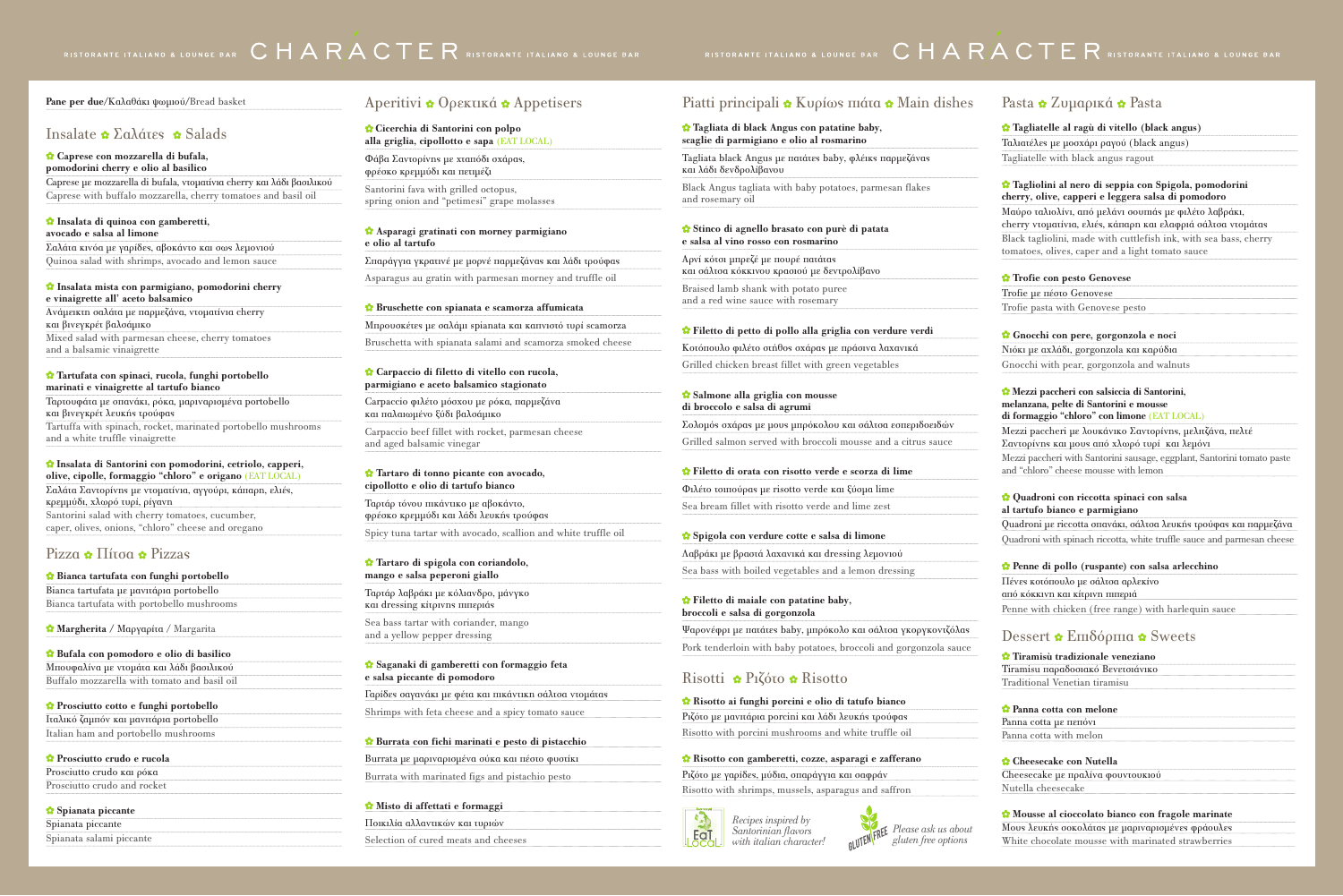# CHARA

 $\alpha$ 

LT.

#### *Αγορανομικός υπεύθυνος: Νομικού Βασιλική Health and safety manager: Nomikou Vasiliki*

*Ο καταναλωτής δεν έχει υποχρέωση να πληρώσει (απόδειξη-τιμολόγιο)εάν δεν λάβει το νόμιμο παραστατικό στοιχείο Consumer in not obliged to pay if the notice of payment (receipt-invoice) has not been received*  $\mathcal{C}$  *Character Italian Restaurant & Lounge bar* and the constant of the principal of the police of principal development of the police of principal development of the police of principal development of the police of

*Όλες οι νόμιμες επιβαρύνσεις συμπεριλαμβάνονται στις τιμές. The above prices include VAT, municipal taxes*

| <b>C</b> Orange/lemon 250ml     |            |
|---------------------------------|------------|
| Coca-cola & light, Sprite 250ml |            |
| <b>C</b> Tonic water 250ml      | 450€       |
| Carbonated water, 330ml         | 4.50€      |
| Carbonated water, 750ml         |            |
| $\Omega$ Redbull                |            |
| Mineral water 0,5lt             | $2.50 \in$ |
| Mineral water 1lt               |            |

 **Arizona Ice Tea** 6.00€

| illy Beverages                                            |            |
|-----------------------------------------------------------|------------|
| $\bullet$ Espresso                                        | 4.00€      |
| <b>C</b> Espresso doppio                                  | 5.00€      |
| <b>*</b> Espresso macchiato                               | 4.50€      |
| <b>Cappuccino</b>                                         | 5.50€      |
| <b>Americano</b>                                          | 5.00€      |
| <i><b>☆</b></i> Café latte                                | 5.50€      |
| <b>*</b> Irish coffee                                     | 8.50€      |
| <b>C</b> reek coffee                                      | 4.00€      |
| <b>Double Greek coffee</b>                                | 5.50€      |
| <b><i>C</i></b> Freddo espresso                           | 5.00€      |
| † Freddo cappuccino                                       | $6.00 \in$ |
| <b>☆</b> Hot/Cold chocolate                               | 5.50€      |
| Tea                                                       |            |
| $\mathbf{\Omega}$ Tea                                     | 4.50€      |
| Engl. Breakfast, Earl Grey, 4 red fruits, mint, green tea |            |

| <b>*</b> Fresh orange juice                              | 6.50€      |
|----------------------------------------------------------|------------|
| <b>Mixed fresh juice</b>                                 | $8.50 \in$ |
| $\Omega$ Juice                                           | 4 00€      |
| Orange, pineapple, peach, lemon, cranberry, mango, mixed |            |

Lemon, green-honey, peach, diet green

## Refreshments

## Juices

## **www.character.gr + 3 0 2 2 8 6 0 2 1 8 1 6**

## **Scan here with your phone's camera TO SEE OUR MENU**



*characterrestaurant*

# CHARACTER RISTORANTE ITALIANO & LOUNGE BAR